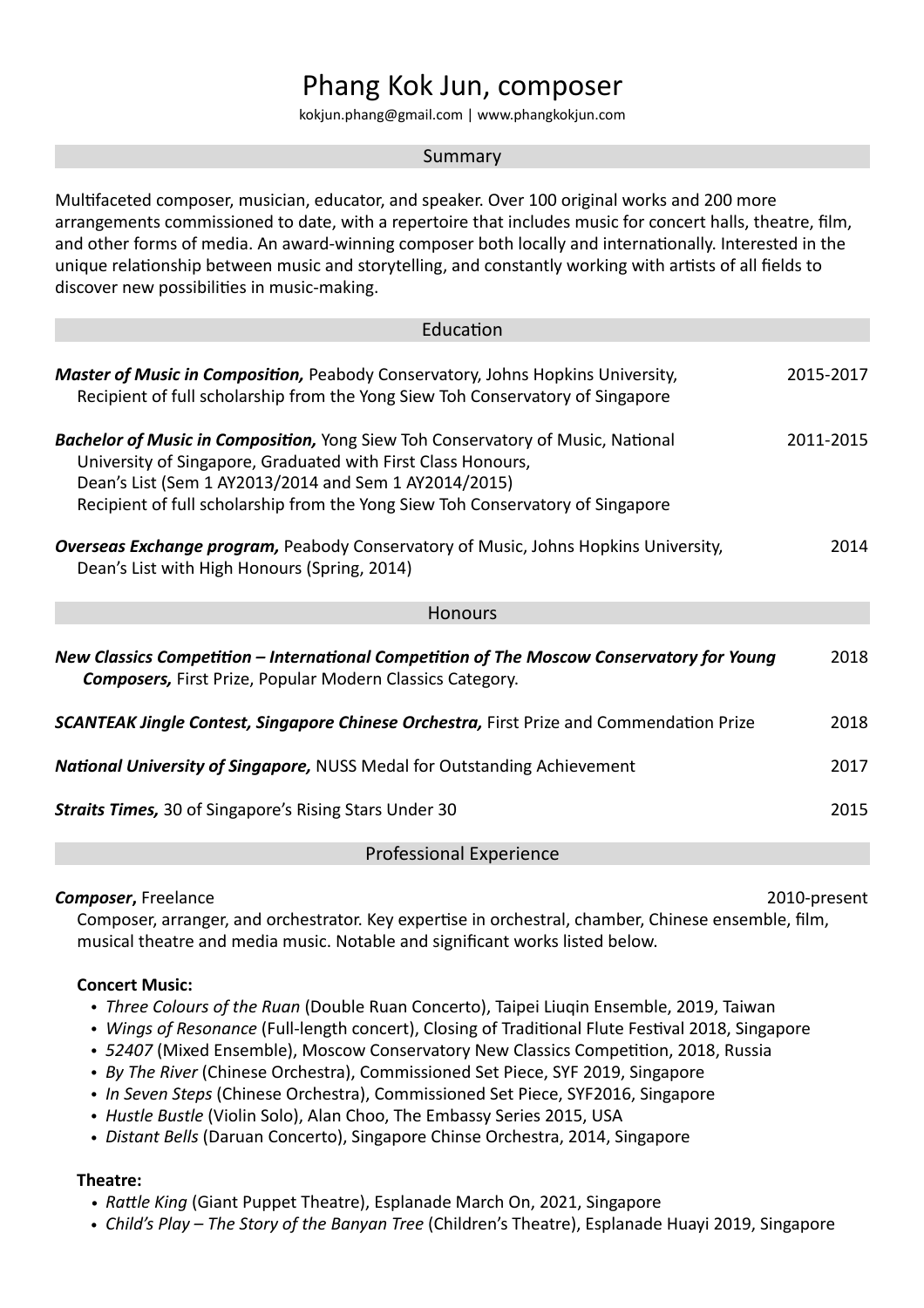- *The Rubbish Prince* (Community Theatre), NAC Arts in Your Neighbourhood, 2018, Singapore
- Little Woods (Musical), Berries World of Learning, 2018, Singapore
- *Nü Wa* (Puppet Theatre), Shanghai Puppet Theatre, 2018, China
- *Child's Play The Story of Redhill* (Children's Theatre), Esplanade Huayi 2018, Singapore

#### **Others:**

- *Kotak Foto* (Installation), NAC Arts in Your Neighbourhood, 2021, Singapore
- *Share the Moment* (Lights Projection), Marina Bay Countdown 2021, Singapore
- 大声D茶室 / *Warung Cakap Apa* (Online series), 3pumpkins, 2020, Singapore
- *Aerial* (Film score), 2020, Singapore
- Theme to *The Dream Catchers* (Theme Song), Mediacorp, 2019, Singapore
- *Shiyun: Island Interludes* (Chinese Poetry and Music), Arts House, 2019, Singapore
- *Power Singapura* (Guiness World Record for Largest Chinese Percussion Ensemble), 2014, Singapore Chinese Orchestra, Singapore

## *Musician,* Freelance 2010-present

Freelance *huqin* performer with a repertoire ranging from contemporary improvisation (with the Six Tones and London Sinfonietta), fusion pop (with Starlight Paradigm), to jazz (with Peabody Latin Jazz Ensemble, Dark Horse Jazz Band)

## **Composer-in-Residence,** Ding Yi Music Company, Singapore **2011-2021** 2011-2021

Promoted from *Arranger-in-Residence*. Key duties include writing for the ensemble's major concerts, events, and overseas tours. Head of the organising committee of triennial new music festival -Composium, featuring a composition competition for Chinese chamber music and symposium. Major commissions listed below.

- *Of Music and Sound,* co-commissioned full length work for music and sound design, 2020
- The Musical Canvas, audio-illustration-picture book co-produced with Esplanade, 2020
- *The Musical Canvas*, art and music production co-produced with Esplanade, 2019
- *Bukit Ho Swee*, musical co-produced with Esplanade's Feed Your Imagination 2017, 2018
- *Ten Years a Minute,* commissioned for Ding Yi's 10th Anniversary concert
- *A Legend Begins*, musical co-produced by Esplanade's Feed Your Imagination 2015, 2016
- *Pipa Xing*, co-commissioned full length work for music and dance, 2015
- *Storytellers on Ann Siang Road,* commissioned for Ding Yi's Taiwan Odyssey 2014
- *Voices*, co-commissioned for Esplanade's 10th Anniversary concert 2011

## *Huqin Musician,* Ding Yi Music Company **2010-2019** 2010-2019

Performed *zhonghu* and *erhu* with Ding Yi both locally and overseas, with repertoire ranging from traditional Chinese music to contemporary works